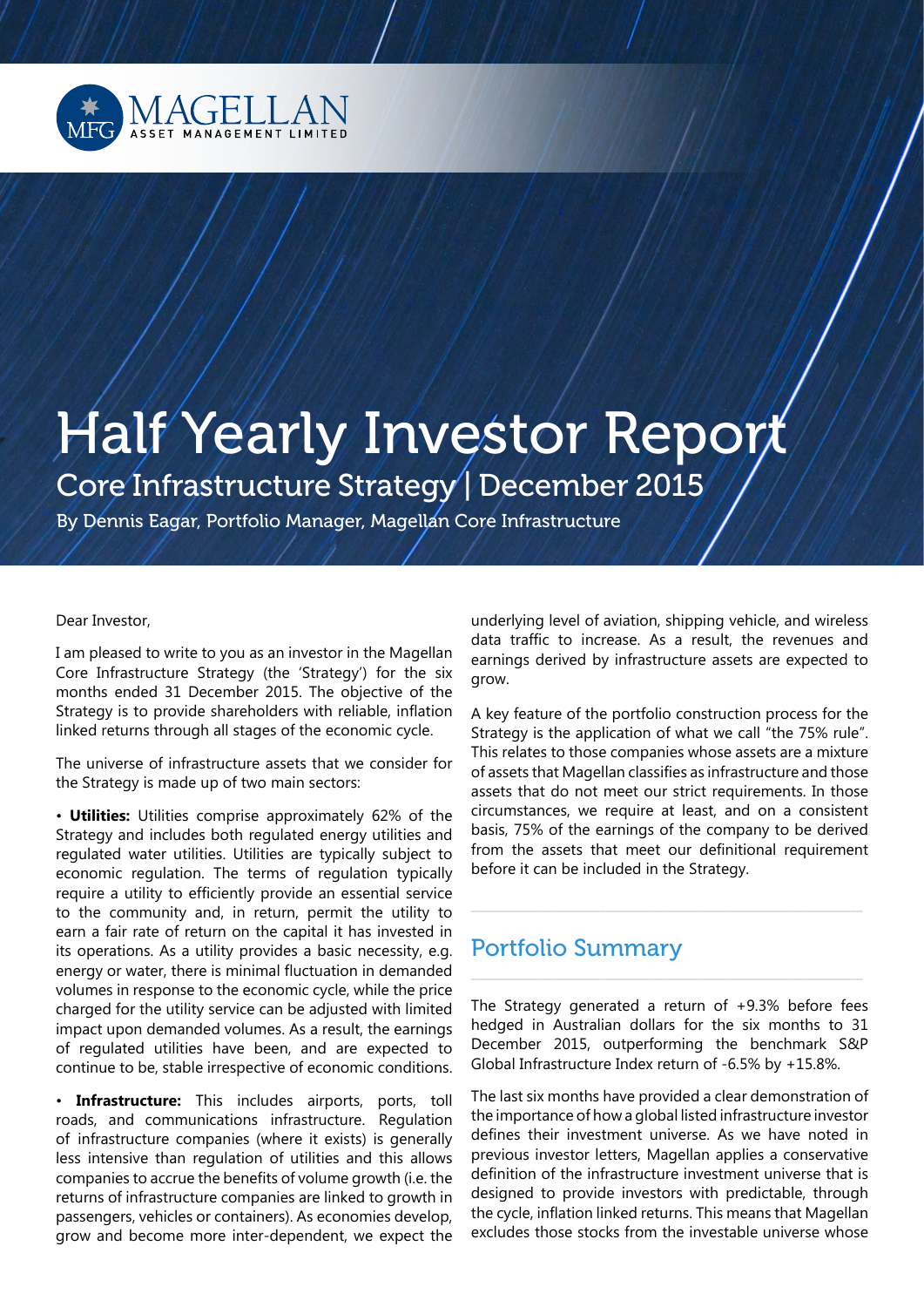earnings are materially impacted by competition, sovereign risk and, importantly in the last year, changes in commodity prices. Outperformance over listed infrastructure and global equities benchmarks reflects the limited exposure of the Strategy to stocks impacted by falling energy prices and, to a lesser extent, emerging markets.

To illustrate this point, Figure 1 shows the Total Shareholder Return (TSR) in local currency of the constituent stocks in the benchmark S&P Global Infrastructure Index for the six month period ended 31 December 2015 as well as the stocks held in the Strategy over the same period.

Figure 1: S&P Global Infrastructure Index Stocks.



Source: Magellan Asset Management Limited

The graph clearly shows why the Strategy has outperformed so strongly over the period – it not only held stocks that performed well over that period but, just as importantly, it avoided stocks that performed poorly.

75 of the 89 stocks in the Strategy generated a positive shareholder return in the period. Particularly strong returns were provided by US utilities subject to actual and likely takeover activity being Piedmont Natural Gas (Total Shareholder Return (TSR) of +63.8%), Teco Energy (+53.7%) and Empire District Electric Co (+31.8%). Other strong performers included Mexican airport company GAPB (+44.6%), Sydney Airport (+30.1%), and other US utilities Westar (+26.3%), PNM Resources (+26.1%) and Atmos Energy (+24.6%).

All sectors held by the Strategy except Energy Infrastructure delivered positive returns for the period, with the Airports sector providing a weighted average TSR of +18.5%, the Power Transmission & Distribution sector +13.1%, Integrated Power +12.8% and Gas Utilities +11.9%. The Energy Infrastructure sector was clearly impacted by the fall in oil prices, however, we remain confident that this will have only marginal impacts on the earnings of those stocks held in the Strategy.

Geographically, the Strategy's Latin American exposures generated a TSR of +17.9%, US stocks were up +13.5% and Australian/New Zealand stocks provided a TSR of +12.9%.

As previously mentioned, the performance of the benchmark was negatively impacted by stocks with a material exposure to oil prices. Examples of significantly

weighted stocks in the index caught up in the commodity price falls included Kinder Morgan Inc (TSR of -59.9% for the period), The Williams Companies Inc (-53.6%) and Cheniere Energy Inc (-46.2%).

The top 10 holdings in the Strategy at 31 December 2015 were:

**Figure 2:** Top 10 holdings in the Strategy at 31 December 2015:

| <b>Stock</b>                                      | <b>Sector</b>                    | Weights (%) |
|---------------------------------------------------|----------------------------------|-------------|
| <b>TranCanada Corp</b>                            | Energy<br>Infrastructure         | 3.1         |
| <b>Power Assets Holdings</b>                      | <b>Integrated Power</b>          | 3.1         |
| <b>Transurban Group</b>                           | <b>Toll Roads</b>                | 3.1         |
| <b>National Grid PLC</b>                          | Transmission and<br>Distribution | 2.9         |
| <b>Snam Rete Gas SpA</b>                          | <b>Gas Utilities</b>             | 2.9         |
| <b>Enbridge Inc</b>                               | Energy<br>Infrastructure         | 2.8         |
| Atlantia SpA                                      | <b>Toll Roads</b>                | 2.7         |
| <b>Sydney Airports</b>                            | Airports                         | 2.6         |
| <b>SES GDR</b>                                    | Communications                   | 2.5         |
| <b>United Utilities Group Plc</b> Water Utilities |                                  | 2.4         |

Source: Magellan Asset Management Limited

During the period, the following changes were made to the portfolio:

### **Additions:**

• Spanish company Cellnex Telecom – this company listed during the period. It owns networks of towers in Spain that broadcast TV, radio and mobile telephony; and

• French domiciled Eurotunnel – this company owns the rail tunnel between the UK and France. It qualified for inclusion in the portfolio after disposing of a ferry business that Magellan did not classify as investable for the Strategy and consequently passed the 75% rule.

#### **Deletions:**

• US utility UIL – due to its pending takeover by Spanish company Iberdrola, the combined entity would fail the 75% rule;

• German port company Hamburger Hafen – the company was removed because it now fails the 75% rule due to the expansion of its intermodal business, essentially moving containers to hinterland destinations in competition with other transport companies;

• US utility Vectren Corp was removed because it is on the cusp of failing the 75% rule due to increased nonregulated merchant power business and almost certain to fail the rule in 2016; and

• US utility Centrepoint Energy was removed because it failed the 75% rule due to increased non-regulated energy trading business.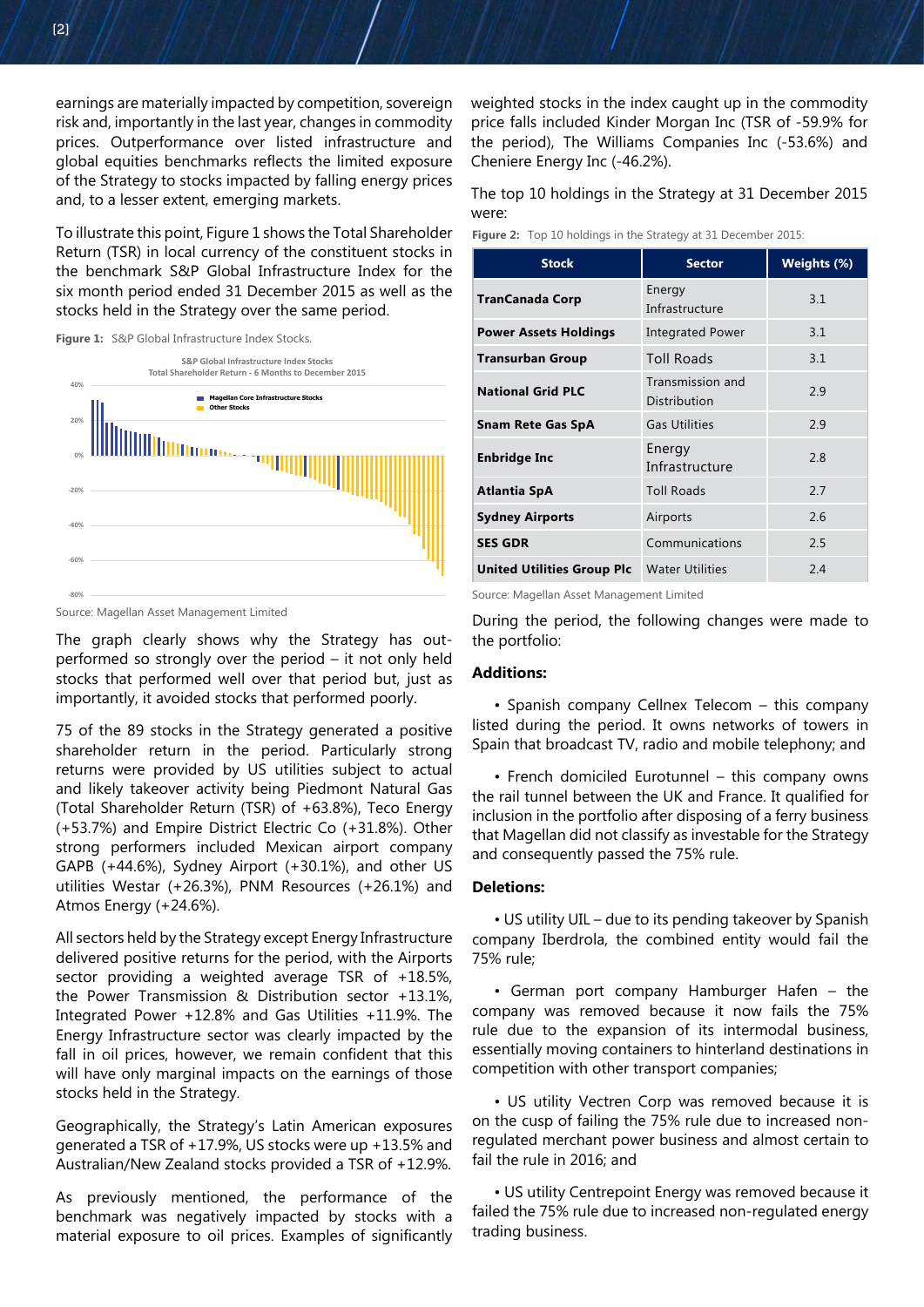#### **Risk factors in the current environment, including interest rates**

During the period, we've seen an environment of lower growth in China, uncertainty in equity markets, continuing downward pressure on the prices of resources, the start of a Federal Reserve ('Fed') tightening cycle and signs of a potential high yield credit squeeze and repricing. These are all cause for us to reflect on our approach to risk.

Magellan seeks to take a holistic view of infrastructure which considers various risk factors in whether an asset meets our definition and standards for investing. The stability of earnings are determined by more than an asset's competitive position; there is a range of other risk factors which will influence earnings streams.

We assess many risk factors, but the past few months highlights a few worth considering:

**• Sovereign risk:** We avoid countries where political decisions can easily be made which undermine the contractual position or potential earnings of a company. Additionally, we only invest in countries where the judicial system and law is sound so that contractual positions can be enforced in need;

**• Regulatory risk:** We avoid regulatory jurisdictions where regulatory processes are opaque or inconsistently applied;

**• Commodity price risk:** We do not invest in businesses which are materially reliant on the price of the product which they transport e.g. many pipeline businesses and MLPs in the US are excluded from our universe for this reason; and

**• Leverage risk:** We avoid businesses with high leverage or where their ability to service their debt is tight relative to their earnings.

This last point has become of particular focus as a consequence of the Fed raising rates in December 2015. The outlook for rates is for further tightening globally and for longer tenor rates to increase over the next few years.

#### **Impact on the businesses in which we invest**

We are confident that the underlying businesses in which we invest have strong capital management and are well placed to manage successfully any inevitable increases in base lending rates. These businesses have:

• Strong credit metrics i.e. they have a level of leverage that underlying earnings can comfortably support, and have strong debt service ratios. We estimate that, on average, the companies in our investment portfolio generate free cash to service debt of more than four times their annual debt service. We view that as a strong buffer particularly given the stability of the underlying earnings;

• Improved their credit ratings over time as their earnings and credit metrics have improved. These solid investment grade credit ratings are important to ensure they have access to multiple credit markets at all times regardless of credit cycles;

• Access to various debt markets (e.g. US, Europe, Canada, Australia), meaning they are not reliant on any single market;

• Available liquidity and credit facilities to fund expansion or liquidity requirements;

• Lengthened and de-risked their debt maturity profiles so that the average repayment term dates are typically 8 to 10 years out, and repayments of debt in any single year is not excessive relative to the total debt burden;

• Managed interest rate exposure by undertaking material interest rate hedging or issuing fixed rate bonds;

• Reduced the cost of their borrowings throughout 2010 to 2015 by taking advantage of cheaper credit (lower base rates and margins), but they also have further opportunity to reduce debt costs over the medium term by replacing more expensive "old" debt which is becoming due for repayment over the next few years.

It is important to note this last point. While interest rates are likely to increase in the US in the next few years, the average cost of debt of the US stocks in the Strategy is likely to continue to fall as maturing debt is replaced with cheaper debt. As an illustration, Figure 3 shows consensus forecasts for the average cost of debt for Kansas based power utility Westar. It shows the average cost of debt falling until 2018. This is because much of the debt maturing over the next two years was raised around the time of the global credit market crisis in 2008 to 2009 and is therefore significantly more expensive than the debt Westar is likely to raise in the next two years regardless of base interest rates or margins.

**Figure 3:** Westar Energy Inc Average cost of debt:



Source: Magellan Asset Management Limited

So overall, we remain confident that these businesses are well placed to continue to meet our investment expectations over the medium term and through a period of rising rates.